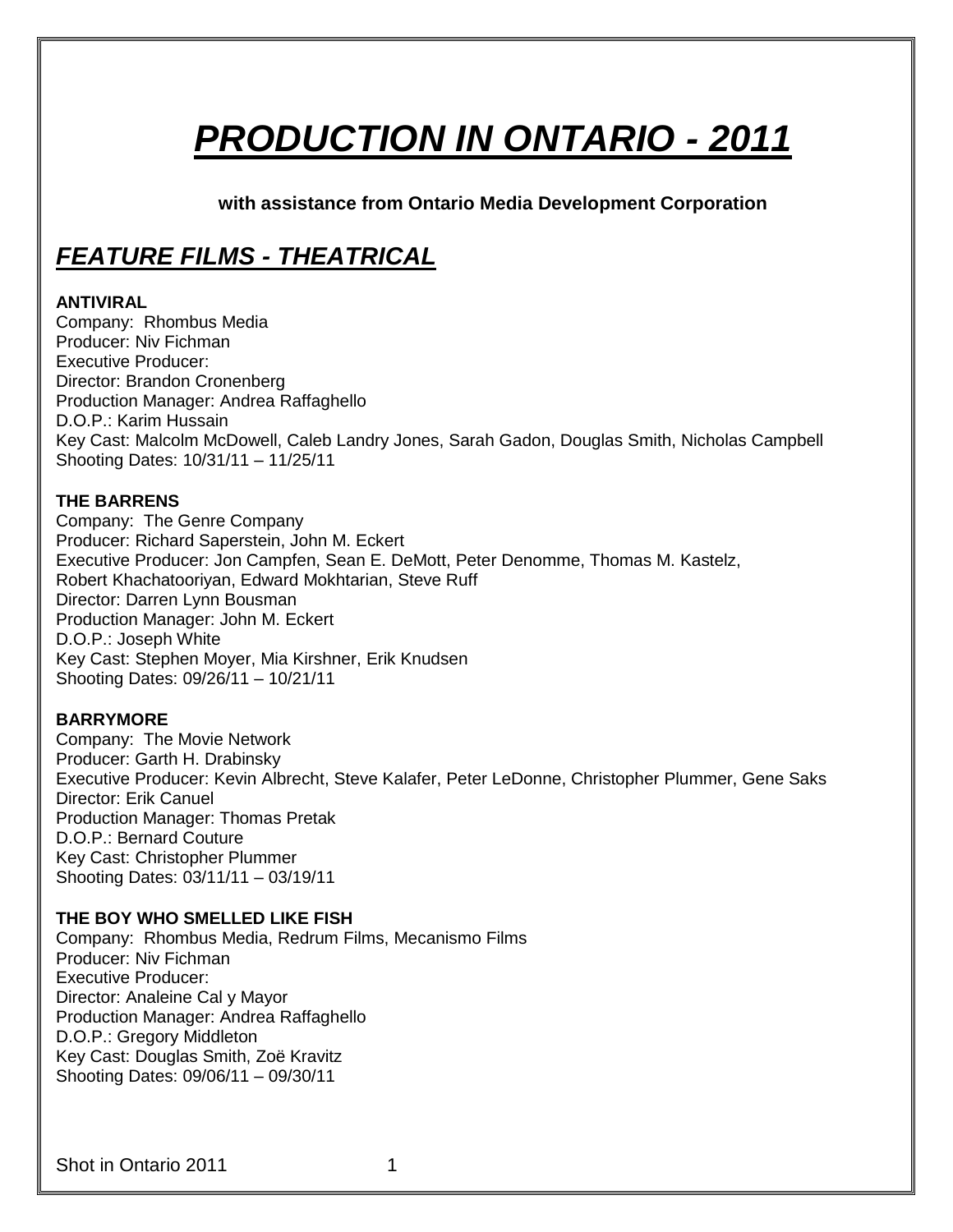#### **COBU**

Company: CJ Entertainment, Lionsgate Producer: Patricia Chun, Robert W. Cort, Eric Hetzel, Soo-Man Lee Executive Producer: Daniel J. Heffner, Tony Blain Director: Duane Adler Production Manager: Kim Krepyn D.O.P.: Gregory Middleton Key Cast: Izabella Miko, Wesley Jonathan, Rick Gonzalez, Will Yun Lee Shooting Dates: 05/09/11 – 06/24/11

# **COSMOPOLIS**

Company: Alfama Films, Prospero Pictures Producer: Martin Katz, Paulo Branco, Joe Boccia Executive Producer: Edouard Carmignac, Gregoire Melin, Renee Tab Director: David Cronenberg Production Manager: Robin Reelis D.O.P.: Peter Suschitzky Key Cast: Robert Pattinson, Paul Giamatti, Sarah Gadon, Samantha Morton, Juliette Binoche Shooting Dates: 05/25/11 – 07/15/11

# **COTTAGE COUNTRY**

Company: Whizbang Films Producer: Frank Siracusa Executive Producer: Paul Gross Director: Peter Wellington Production Manager: Nan Skiba D.O.P.: Luc Montpellier Key Cast: Malin Akerman, Lucy Punch Shooting Dates: 09/23/11 – 12/02/11

# **EDDIE**

Company: Quiet Revolution Pictures, Fridthjof Film Producer: Michael A. Dobbin, Boris Rodriguez, Ronnie Firdthjof Executive Producer: Michael Solomon Director: Boris Rodriguez Production Manager: Nancy Boucher D.O.P.: Phillippe Kress Key Cast: Thure Lindhardt, Dylan Smith, Georgina Reilly Shooting Dates: 02/07/11 – 03/04/11

#### **EDWIN BOYD**

Company: Myriad Pictures Producer: Allison Black Executive Producer: Kirk D'Amico, Daniel Iron Director: Nathan Morlando Production Manager: Daniel Bekerman D.O.P.: Steve Cosens Key Cast: Scott Speedman, Kelly Reilly Shooting Dates: 02/17/11 – 03/21/11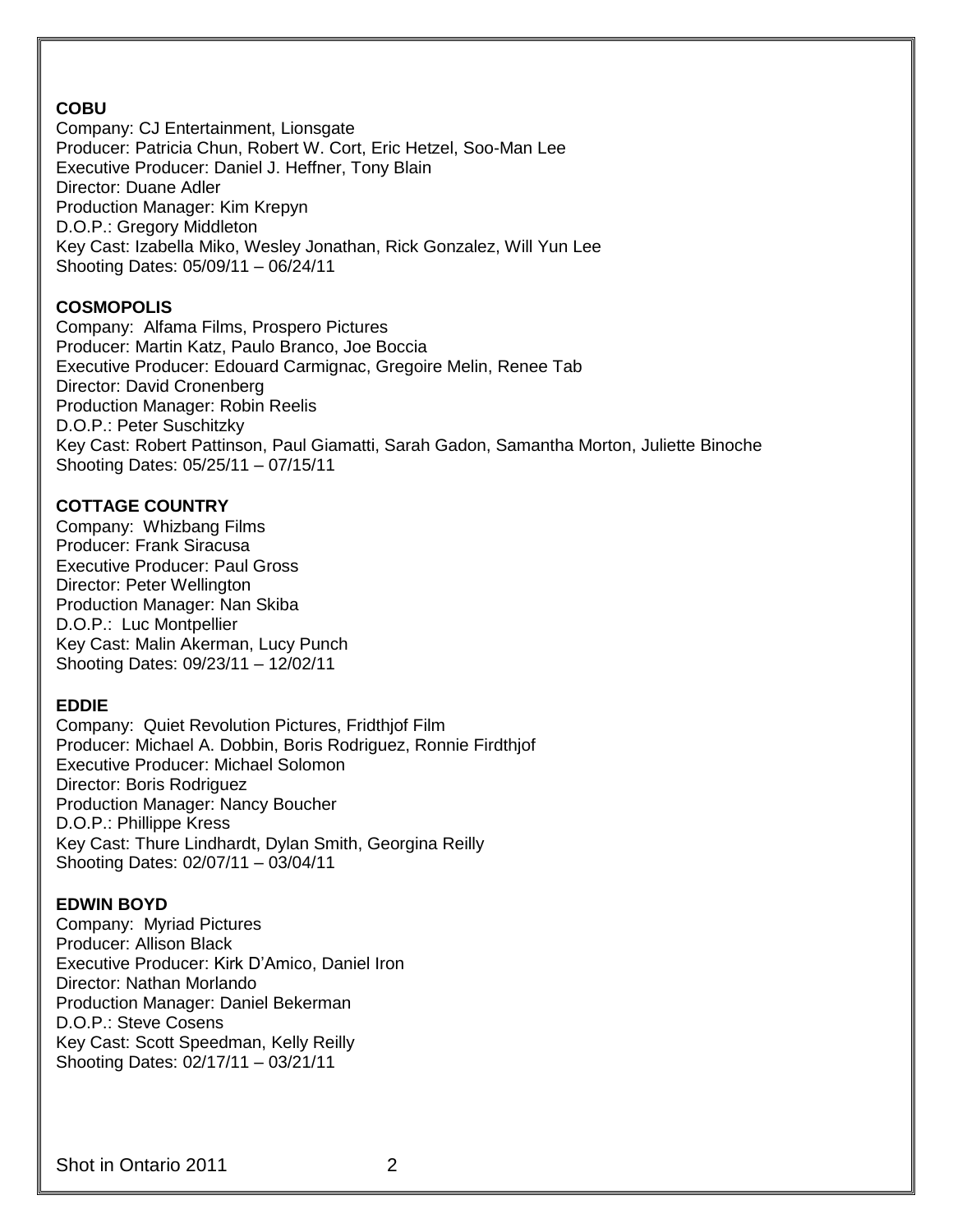# **FOXFIRE**

Company: Memento Films International Producer: Simone Urdl, Jennifer Weiss Executive Producer: Director: Laurent Cantent Production Manager: Daniel Bekerman D.O.P.: Pierre Milon Key Cast: Ali Liebert, Tamara Hope Shooting Dates: 07/5/11 – 09/21/11

#### **THE LESSER BLESSED**

Company: First Generation Films Producer: Christina Piovesan Executive Producer: Director: Anita Doron Production Manager: Daniel Bekerman D.O.P.: Brendan Steacy Key Cast: Benjamin Bratt, Kiowa Gordon, Adam Butcher Shooting Dates: 11/14/11 – 12/7/11

#### **MAMA**

Company: De Milo Productions, Toma 78 Productions Producer: Barbara Muschietti, J. Miles Dale Executive Producer: Guillermo del Toro Director: Andres Muschietti Production Manager: Dennis Chapman D.O.P.: Antonio Riestra Key Cast: Jessica Chastain, Nikolaj Coster-Waldau, Megan Charpentier, Isabelle Nélisse Shooting Dates: 10/03/11 – 12/09/11

#### **NURSE**

Company: Lions Gate Entertainment Producer: Marc Bienstock Executive Producer: Tim Palen, Michael Paseornek, John Sacchi Director: Douglas Aarniokoski Production Manager: Christopher Danton D.O.P.: Boris Mojsovski Key Cast: Katrina Bowden, Paz de la Huerta, Judd Nelson, Corbin Bleu Shooting Dates: 09/06/11 – 10/14/11

#### **PENTHOUSE NORTH**

Company: Demarest Films, Lionsgate Productions Producer: Michael Baker, Jeff Sackman Executive Producer: Sam Englebardt, William D. Johnson, Mark C. Manuel Director: Joseph Ruben Production Manager: Robert Menzies D.O.P.: Chris Seager Key Cast: Michelle Monaghan, Michael Keaton Shooting Dates: 12/7/11 – 01/29/12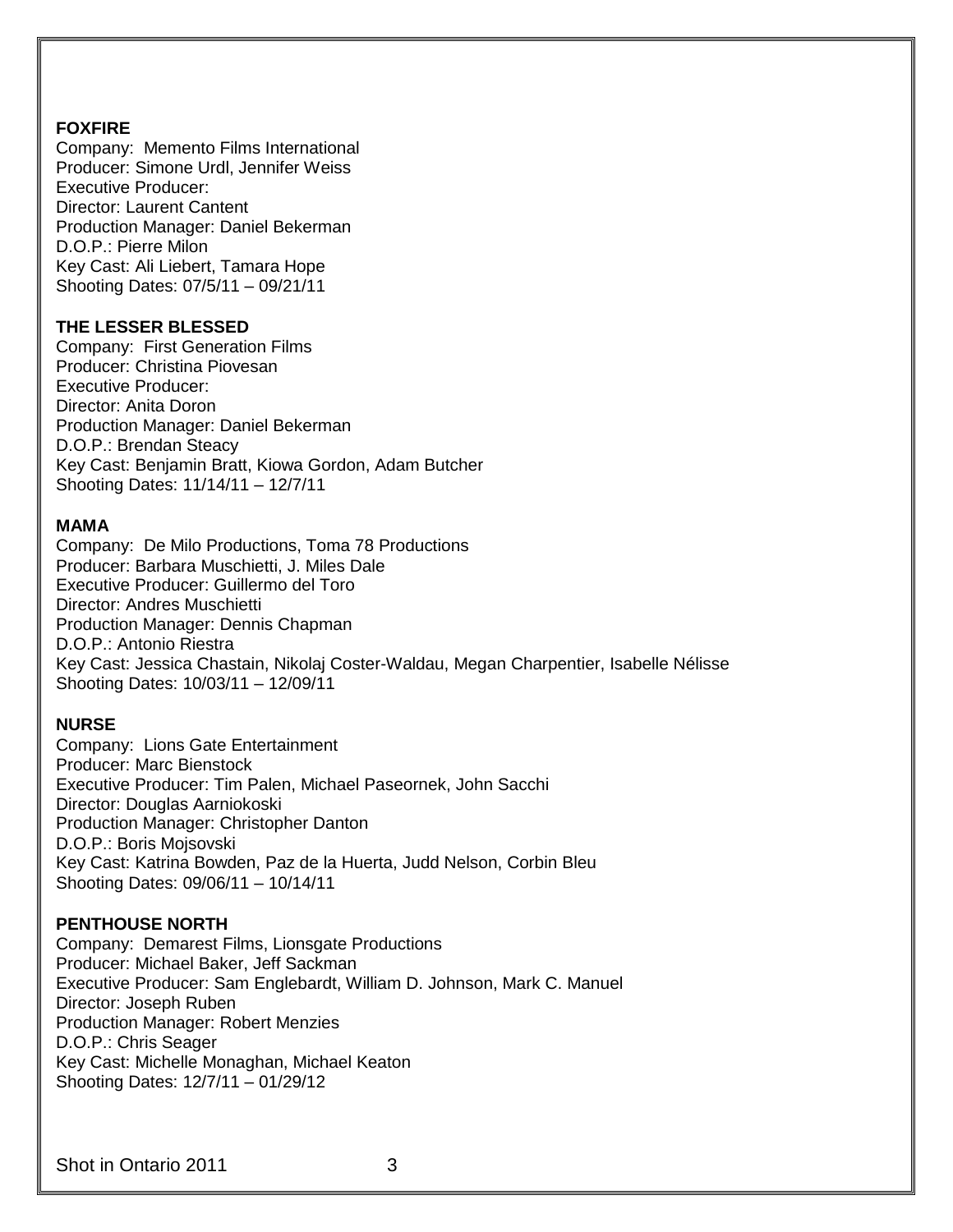#### **PICTURE DAY**

Company: Snitch Pictures Producer: Kate Miles Melville, Lauren Grant, Peter Harvey Executive Producer: Daniel Iron Director: Kate Miles Melville Production Manager: Chris Hatcher D.O.P.: Celiana Cárdenas Key Cast: Tatiana Maslany, Spencer Van Wyck, Steven McCarthy, Susan Coyne, Fiona Highet Shooting Dates: 10/4/11 – 10/23/11

#### **RED LIGHTS**

Company: Nostromo Pictures Producer: Rodrigo Cortes, Adrian Guerra Executive Producer: Cindy Cowan, Lisa Wilson Director: Rodrigo Cortes Production Manager: Dan Bekerman D.O.P.: Xavi Giménez Key Cast: Robert De Niro, Sigourney Weaver Shooting Dates: 04/11/11 – 04/21/11

#### **RESIDENT EVIL: RETRIBUTION**

Company: Constantin Films, Impact Pictures Producer: Don Carmody, Paul W.S. Anderson, Jeremy Bolt Executive Producer: Director: Paul W.S. Anderson Production Manager: Hartley Gorenstein D.O.P.: Glen MacPherson Key Cast: Milla Jovovich, Michelle Rodriguez, Sienna Guillory Shooting Dates: 10/10/11 – 12/23/11

#### **THE SAMARITAN**

Company: H2O Motion Pictures Producer: Andras Hamori Executive Producer: Mark Musselman Director: David Weaver Production Manager: Derek Rappaport D.O.P.: Francois Dagenais Key Cast: Samuel L. Jackson Shooting Dates: 03/20/11 – 04/20/11

#### **SILENT HILL 2**

Company: Sony Pictures Entertainment, Davis - Films Producer: Don Carmody Executive Producer: Samuel Hadida Director: Michael J. Bassett Production Manager: Hartley Gorenstein D.O.P.: Maxime Alexandre Key Cast: Sean Bean, Malcolm McDowell, Carrie-Anne Moss Shooting Dates: 03/07/10 – 05/06/11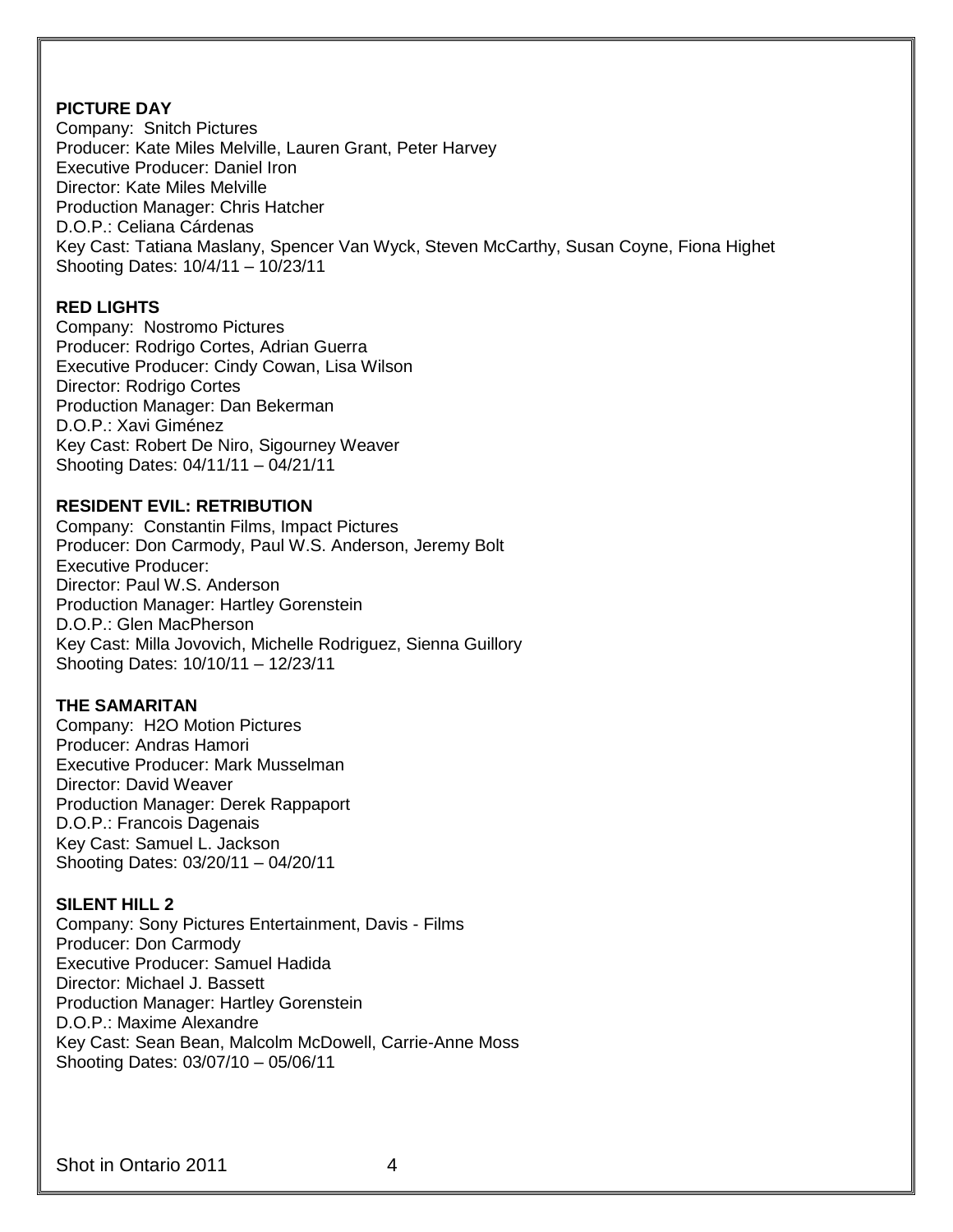# **STAG**

Company: Fresh Baked Entertainment Producer: Anita K. Sharma, J. Michael Dawson Executive Producer: Daniel Iron Director: Brett Heard Production Manager: Justin Kelly D.O.P.: Arthur E. Cooper Key Cast: Donald Faison, Eva Amurri Martino, Jon Dore Shooting Dates: 01/10/11 – 01/28/11

### **STILL SEAS (aka: PACIFIC RIM)**

Company: Legendary Pictures Producer: Jon Jashni, Mary Parent, Thomas Tull Executive Producer: Callum Greene Director: Guillermo del Toro Production Manager: D.J. Carson D.O.P.: Guillermo Navarro Key Cast: Ron Perlman, Charlie Hunnam, Idris Elba, Charlie Day Shooting Dates: 11/14/11 – 04/30/12

# **THE STORY OF LUKE**

Company: DViant Films, Fluid Film Producer: Julien Favre, Nina Leidersdorff Director: Alonzo Mayo Production Manager: Bill Marks D.O.P.: David Klein Key Cast: Cary Elwes, Seth Green Shooting Dates: 08/07/11 – 09/03/11

# **TOTAL RECALL**

Company: Sony Pictures Producer: Neal H. Moritz Executive Producer: Ric Kidney Director: Len Wiseman Production Manager: Lyn Lucibello D.O.P.: Paul Cameron Key Cast: Kate Beckinsale, Jessica Biel, Colin Farrell, Bryan Cranston, Bill Nighy, Ethan Hawke Shooting Dates: 05/16/11 – 09/09/11

#### **THE TRUTH**

Company: Rollercoaster Entertainment, Vortex Words Pictures Producer: Gary Howsam, Bill Marks Executive Producer: Kim Coates, Andy Garcia, Jeff Sackman Director: Damian Lee Production Manager: Bill Marks D.O.P.: Bobby Shore Key Cast: Kim Coates, Devon Bostick, Forest Whitaker, Andy Garcia, Eva Longoria Shooting Dates: 10/27/11 – 11/16/11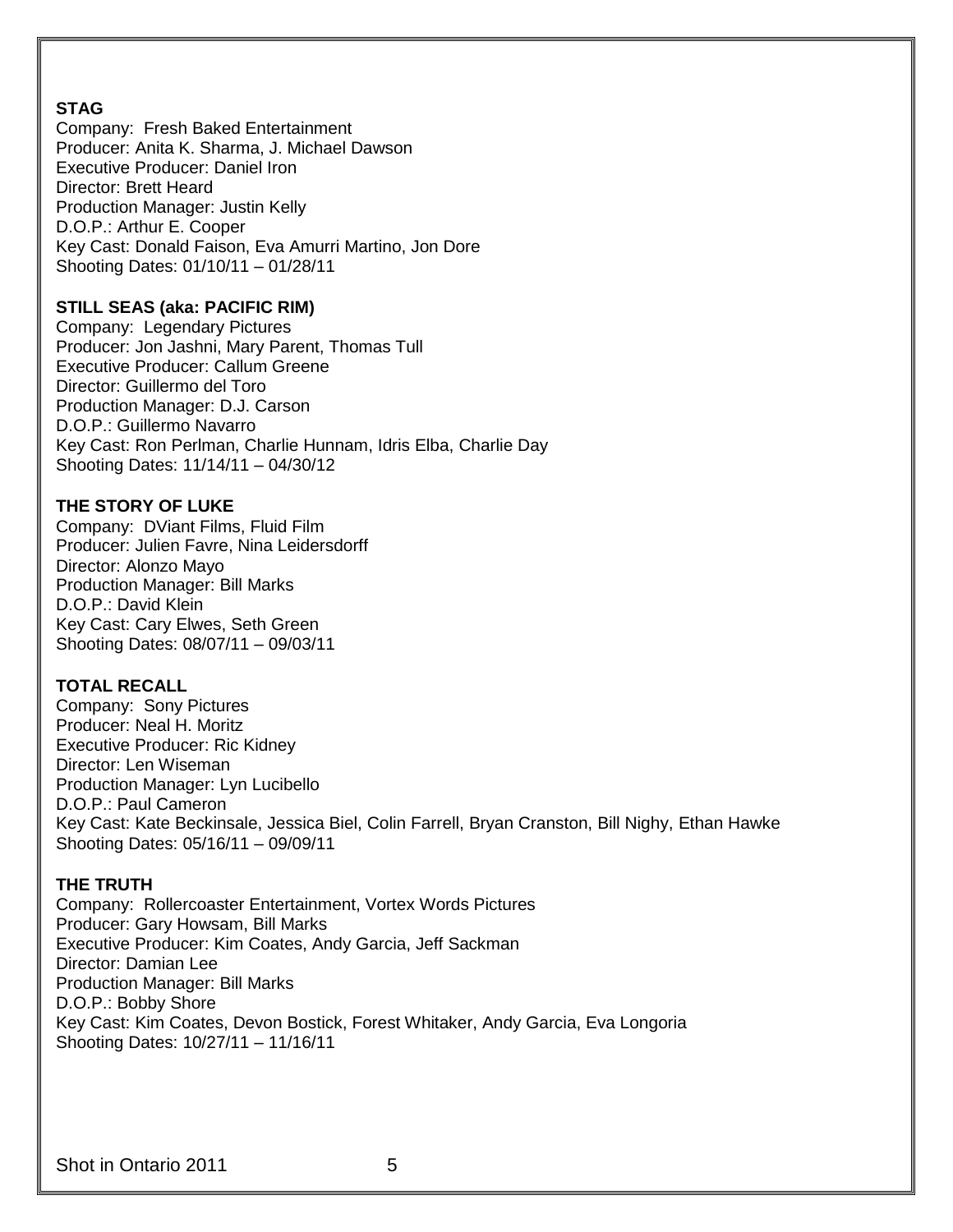# *MOVIE-OF-THE-WEEK / CABLE FEATURE*

# **12 DATES OF CHRISTMAS**

Company: Von Zerneck Sertner Films, ABC Family Producer: Salli Newman Executive Producer: Beth Miller, Frank von Zerneck Director: James Hayman Production Manager: Greg Copeland D.O.P.: Derick Underschultz Key Cast: Amy Smar, Mark-Paul Gosselaar, Benjamin Ayres Shooting Dates: 02/28/11 – 03/24/11

#### **CERTAIN PREY (AKA: PREY)**

Company: USA Network Producer: Steve Solomos Executive Producer: Howard Braunstein, Mark Harmon, Michael Jaffe Director: Chris Gerolmo Production Manager: Deborah Marks D.O.P.: Steve Cosens Key Cast: Lola Glaudini, Mark Harmon Shooting Dates:05/16/11 – 06/10/11

# **DESPERATELY SEEKING SANTA**

Company: Muse Entertainment Enterprises, ABC Family Producer: Steve Solomos Executive Producer: Irene Dreayer, Jesse Prupas, Joel S. Rice Director: Craig Pryce Production Manager: Deborah Marks D.O.P.: John Berrie Key Cast: Laura Vandervoort, Nick Zano Shooting Dates:03/19/11 – 04/7/11

#### **FRENEMIES**

Company: Disney Channel, Coin Flip Productions, Alloy Entertainment Producer: Jonathan Hackett Executive Producer: Bob Levy, Leslie Morgenstein Director: Daisy von Scherler Mayer Production Manager: Carmen Arndt D.O.P.: Michael Storey Key Cast: Bella Thorne, Zendaya, Stefanie Scott Shooting Dates: 04/11/11 – 05/16/11

#### **REEL LOVE**

Company: Entertainment One Television Producer: Kevin May Executive Producer: Ira Pincus Director: Brian K. Roberts Production Manager: Brian Campbell D.O.P.: Gerald Packer Key Cast: Burt Reynolds, Shawn Roberts, LeAnn Rimes Shooting Dates:05/02/11 – 05/22/11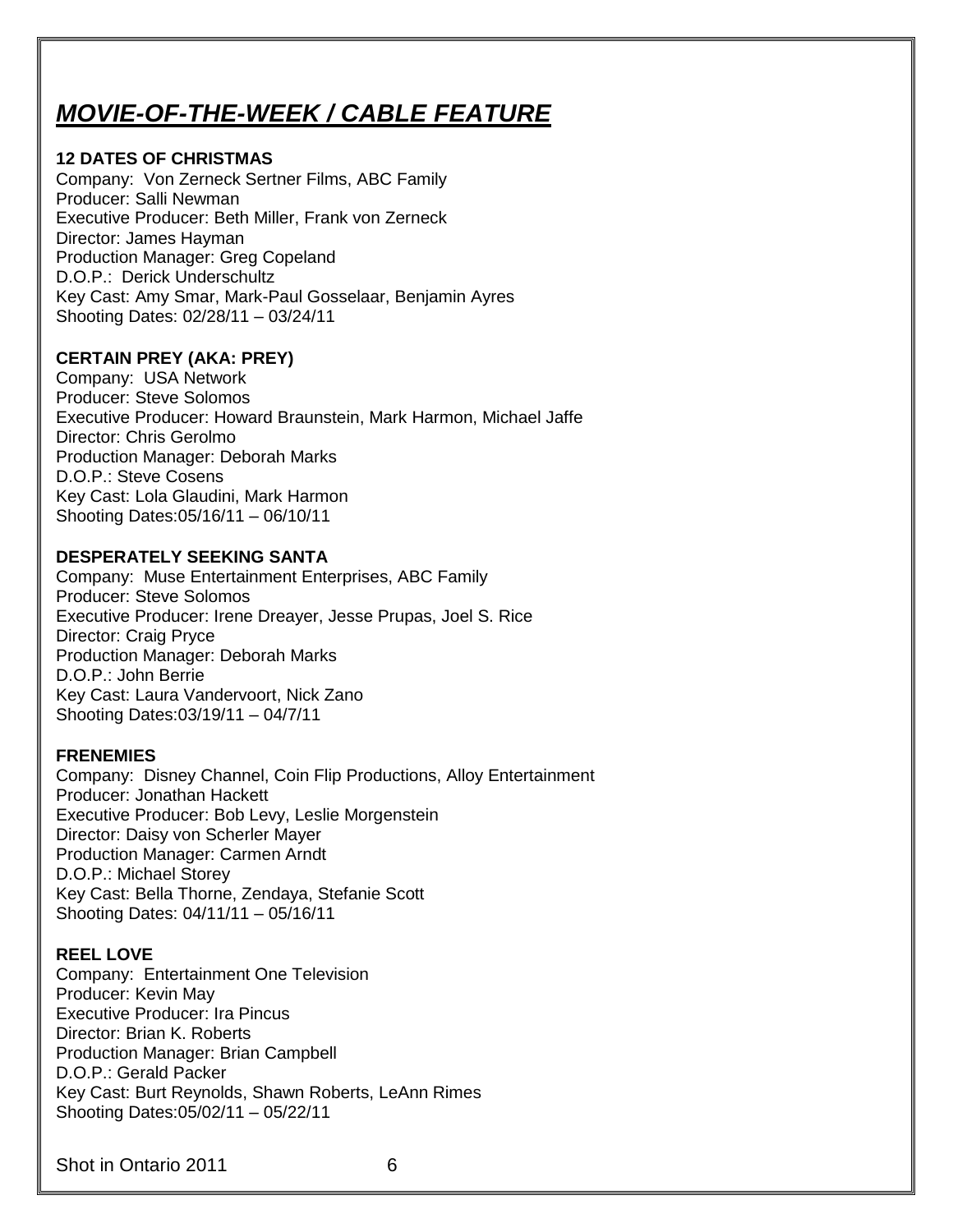#### **SALEM FALLS**

Company: Automatic Pictures, Lifetime Movie Network Producer: Steve Solomos Executive Producer: Howard Braunstein, Jim Head Director: Bradley Walsh Production Manager: Deborah Marks D.O.P.: Rudolf Blahacek Key Cast: Sarah Carter, Allie MacDonald, Zoë Belkin Shooting Dates:08/01/11 – 09/01/11

# **SECRETS OF EDEN**

Company: SOE Productions Producer: Mary Young Leckie, Dean Schramm Executive Producer: Craig Anderson Director: Tawnia McKiernan Production Manager: Greg Copeland D.O.P.: Michael Storey Key Cast: John Stamos, Anna Gunn Shooting Dates: 08/08/11 – 09/01/11

# **SILENT WITNESS**

Company: Automatic Pictures, Turner Network Television Producer: Steve Solomos, Deborah Marks Executive Producer: Howard Braunstein, Lizzie Friedman, Greg Little Director: Peter Markle Production Manager: Mary Pantelidis D.O.P.: Mark Irwin Key Cast: Dermot Mulroney, Anne Heche, Michael Cudlitz, Judd Hirsch Shooting Dates:09/14/11 – 10/07/11

# **SUNSHINE SKETCHES OF A LITTLE TOWN**

Company: McMac Media Inc, Canadian Broadcasting Corporation (CBC) Producer: Brian Dennis, Stephen Roloff Executive Producer: Michael MacMillan, Malcolm MacRury, Seaton McLean Director: Don McBrearty Production Manager: Victoria Woods D.O.P.: Michael McMurray Key Cast: Gordon Pinsent, Owen Best, Jill Hennessy Shooting Dates:09/09/11 – 10/06/11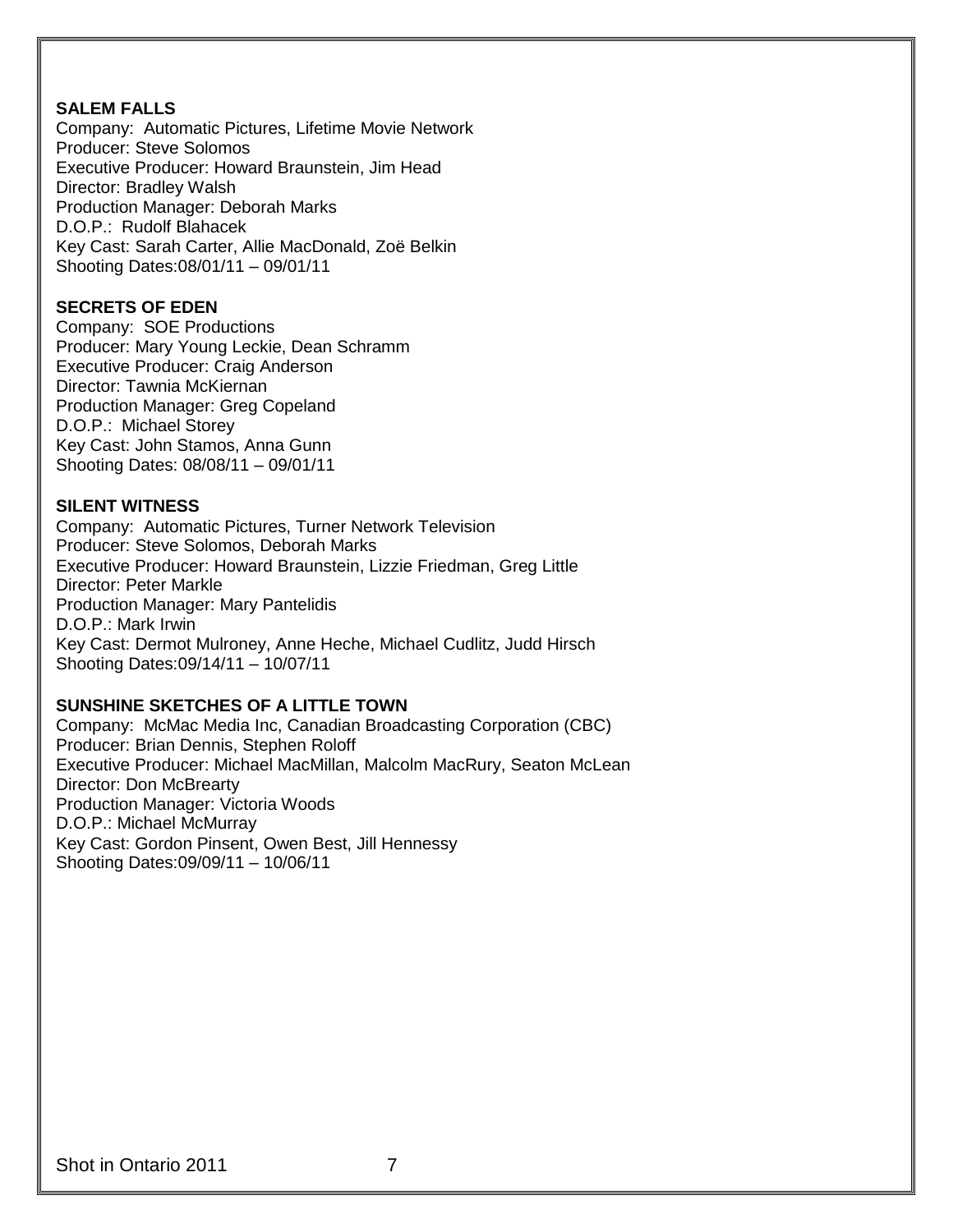# *EPISODIC SERIES*

# **AGAINST THE WALL Season 1**

Company: Universal Cable Productions Producer: Terry Gould Executive Producer: Nancy Miller Director: Norberto Barba, Tricia Brock, Timothy Busfield, Jeremiah S. Chechik, Holly Dale, Michael Fresco, Artie Mandelberg, Vincent Misiano, Gloria Muzio, Steven Robman, Paul Shapiro, John Terlesky, Kate Woods Production Manager: Brian Gibson D.O.P.: Miroslaw Baszak Key Cast: Rachael Carpani, Kathy Baker, Marisa Ramirez, Brandon Quinn, Mayko Nguyen, Andrew W. Walker, Chris J. Johnson, Treat Williams Shooting Dates: 04/25/11 – 08/31/11

# **ALPHAS Season 1**

Company: Berman Braun, Universal Cable Productions Producer: Kevin Lafferty Executive Producer: Gail Berman, Lloyd Braun, Jack Bender Director: Nick Corpus Production Manager: Victoria Harding D.O.P.: David Perrault Key Cast: David Strathairn, Ryan Cartwright, Warren Christie, Azita Ghanizada, Laura Mennell, Malik Yoba Shooting Dates:05/02/11 – 08/19/11

# **BEING ERICA Season 4**

Company: Temple Street Productions, CBC, BBC Producer: Claire Welland Executive Producer: Ivan Schneeberg, David Fortier, Aaron Martin, Jane Sinyor Director: Chris Grismer, Philip Earnshaw, Gary Harvey, John Fawcett, Paul Fox, Ken Girotti Production Manager: Marybeth Daley D.O.P.: Michael Galbraith Key Cast: Erin Karpluk, Reagan Pasternak, Michael Riley Shooting Dates: 05/16/11 – 09/29/11

# **BOMB GIRLS**

Company: Muse Entertainment Enterprises Producer: Wendy Grean Executive Producer: Janis Lundman, Michael MacLennan, Adrienne Mitchell, Michael Prupas Director: Ken Girotti, Adrienne Mitchell, Anne Wheeler Production Manager: James Crouch D.O.P.: Eric Cayla Key Cast: Meg Tilly, Jodi Balfour, Charlotte Hegele, Ali Liebert, Sebastian Pigott Shooting Dates: 09/12/11 – 11/15/11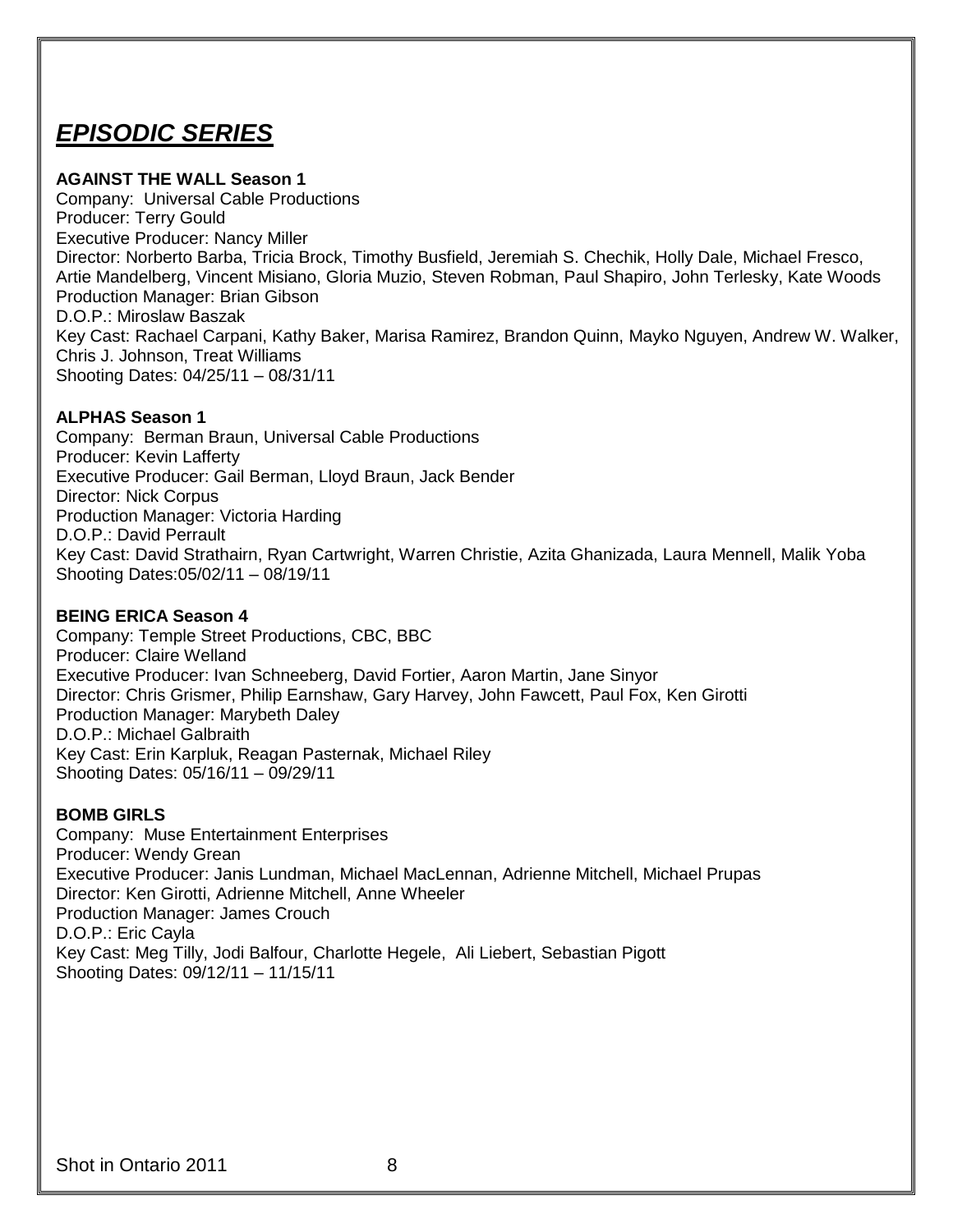# **BREAKOUT KINGS**

Company: Chernin Entertainment, Fox 21 Producer: Ed Milkovich, Lauren Stein Executive Producer: Nick Santora, Matt Olmstead, Gavin Hood, Peter Chernin Director: Bill Gierhart, Gavin Hood, Clark Johnson Production Manager: Steve Wakefield D.O.P.: Derick V. Underschultz Key Cast: Domenick Lombardozzi, Brooke Nevin, Malcolm Goodwin, Jimmi Simpson Shooting Dates: 09/20/11 – 01/31/12

# **COMBAT HOSPITAL Season 1**

Company: Sienna Films, Artists Studio, Look Out Point Producer: Michael Maschio Executive Producer: Patrick Irwin, Jennifer Kawaja, Gub Neal, Daniel Petrie Jr., Julia Sereny, Douglas Steinberg, Justin Thomson-Glover, Simon Vaughan Director: Christopher Menaul, Iain B. MacDonald, Stephen Reynolds, Helen Shaver, Paul Unwin Production Manager: Joanne Jackson D.O.P.: Gavin Smith Key Cast: Elias Koteas, Michelle Borth, Luke Mably, Terry Chen, Deborah Kara Unger, Arnold Pinnock, Gord Rand, Karan Oberoi Shooting Dates: 02/28/11 – 07/27/11

# **COVERT AFFAIRS Season 2**

Company: Universal Cable Productions, Corman and Ord, Dutch Oven Producer: Sean Ryerson, Gene Klein Executive Producer: Dave Bartis, Chris Ord, Matt Corman, James Parriott, Doug Liman Director: Allan Kroeker, Félix Enríquez Alcalá, Kate Woods, Stephen Kay, Ken Girotti, Jonathan Glassner Production Manager: B. E. Sharp D.O.P.: Jamie Barber Key Cast: Piper Perabo, Christopher Gorham, Kari Matchett, Anne Dudek Shooting Dates: 4/14/11 – 10/17/11

# **DEBRA**

Company: Cookie Jar Entertainment, The Family Channel Producer: Elizabeth Young Executive Producer: Michael Hirsch, Stacey Stewart Curtis, Andrew Nicholls, Darrell Vickers Director: Don McCutcheon, Stacey Stewart Curtis Production Manager: Elizabeth Young D.O.P.: Peter Benison Key Cast: Niamh Wilson, Will Jester, Austin Macdonald, Alicia Josipovic Shooting Dates: 01/12/11 – 02/25/11

# **DEGRASSI: THE NEXT GENERATION Season 11**

Company: Epitome Pictures, CBC Producer: David Lowe Executive Producer: Linda Schuyler, Stephen Stohn Director: Stefan Brogren, Samir Rehem Production Manager: Michael Bawcutt Key Cast: Shane Kippel, Stefan Brogren, Miriam McDonald, Cassie Steele, Sarah Barrable-Tishauer Shooting Dates: 03/14/11 – 11/18/11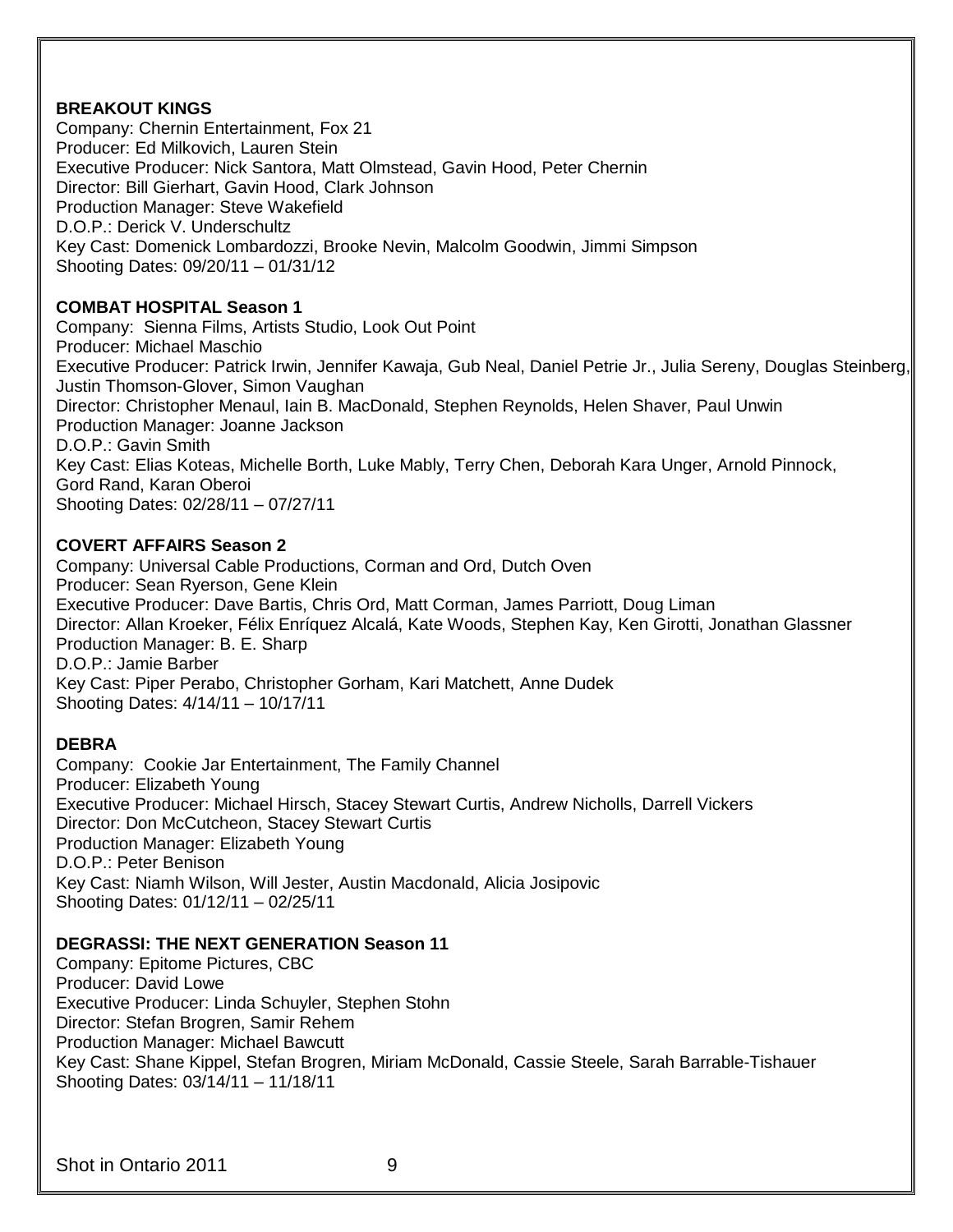# **THE FIRM**

Company: Entertainment One Television, Sony Pictures Television, Paramount Television Producer: Paula Devonshire Executive Producer: John Grisham, Noreen Halpern, John Morayniss, Lukas Reiter, Michael Rosenberg Director: Holly Dale Production Manager: Thomas Pretak D.O.P.: Adam Swica Key Cast: Natasha Calis, Tricia Helfer, Juliette Lewis, Josh Lucas, Shaun Majumder, Molly Parker, Callum Keith Rennie Shooting Dates: 08/04/11 – 04/30/12

# **FLASHPOINT Season 4**

Company: Pink Sky Entertainment, CTV Producer: John Calvert Executive Producer: Anne Marie La Traverse, Bill Mustos Director: Mark Ellis, Stephanie Morgenstern, James Hurst, Melissa R. Byer, Treena Hancock Production Manager: Anne Marie Comrie D.O.P.: Stephen Reizes Key Cast: Hugh Dillon, Amy Jo Johnson, David Paetkau, Enrico Colantoni, Sergio Di Zio, Michael Cram, Tattiawna Jones Shooting Dates: 02/14/11 – 09/15/11

# **GOOD DOG Season 2**

Company: Shaftesbury Films Producer: Peter Meyboom Director: Ken Finkleman Production Manager: Marc Dassas Key Cast: Richard Davis, Lisa Ryder, Ken Finkleman, Lauren Lee Smith, Jason Weinberg, Kristi Angus Shooting Dates: 06/27/11 – 09/23/11

# **HOW TO BE INDIE Season 2**

Company: Heroic Film Company, Sudden Storm Productions Producer: Colin Brunton, Jennifer Pun Morrissette Executive Producer: Suzanne Bolch, John May, Vera Santamaria Director: Steve Wright, John May, Melanie Orr Production Manager: James Mauro D.O.P.: Yuri Yakubiw Key Cast: Melinda Shankar, Marline Yan, Dylan Everett, Ellora Patnaik Shooting Dates: 8/10/10 – 03/22/11

# **I, MARTIN SHORT, GOES HOME**

Company: Second City Television Productions Inc. Producer: Klaus Schuller Executive Producer: Andrew Alexander, Martin Short Director: Ian R. MacDonald Production Manager: Justin Kelly D.O.P.: Bobby Shore Key Cast: Martin Short, Fred Willard, Andrea Martin, Eugene Levy, George Stroumboulopoulos Shooting Dates: 09/06/11 – 09/17/11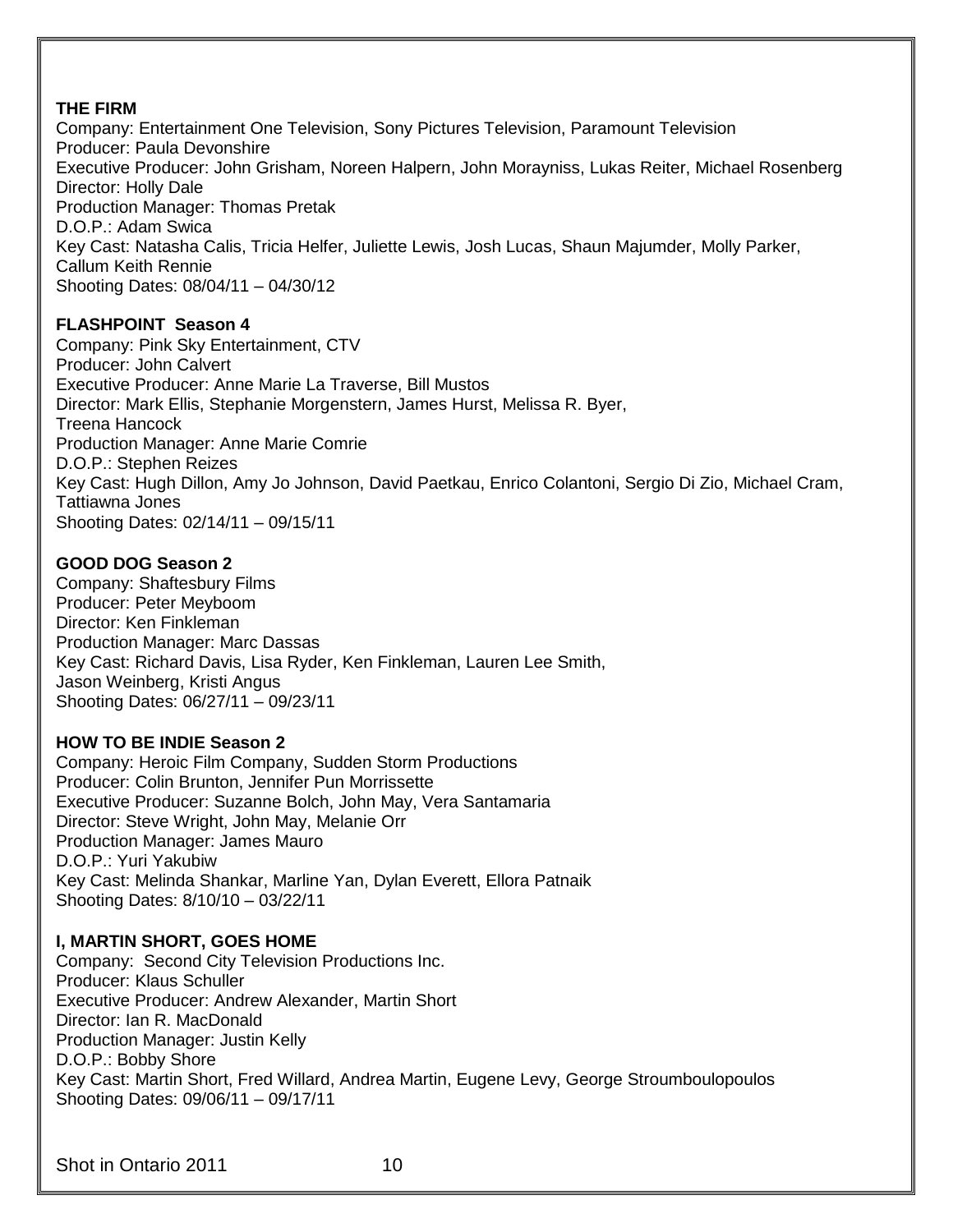#### **INCOME PROPERTY**

Company: RTR Media, HGTV Network Producer: Karen Walters Executive Producer: Kit Redmond, Jenna Keane, Scott McGillivray Director: Merissa Simonian, Derek Ryan Production Manager: Paul 'Spike' Lees D.O.P.: Ben Sharp Key Cast: Scott McGillivray Shooting Dates: 09/30/11 – 11/2012

#### **KING Season 2**

Company: Indian Grove Productions, Global Television Network Producer:, Manny Danelon Executive Producer: Bernard Zukerman, Greg Spottiswood Director: Jerry Ciccoritti, Don McBrearty Production Manager: Andrea Mullan D.O.P.: Luc Montpellier Shooting Dates: 09/29/11 – 03/15/12

# **THE L.A. COMPLEX**

Company: Epitome Pictures Inc. Producer: David Lowe Executive Producer: Linda Schuyler, Stephen Stohn Director: Martin Gero, Stefan Brogren Production Manager: Michael Bawcutt D.O.P.: Alwyn Kumst Key Cast: Cassie Steele, Jonathan Patrick Moore, Chelan Simmons, Joe Dinicol Shooting Dates: 08/03/11 – 09/30/11

# **LIFE WITH BOYS Season 1**

Company: YTV, Nelvana Limited Producer: Jim Corston Executive Producer: Steven Bawol Director: Stefan Scaini, Steve Wright Production Manager: Ross Leslie D.O.P.: Michael Ness Key Cast: Torri Webster, Nathan McLeod, Madison Pettis, Michael Murphy, Jake Goodman Shooting Dates:02/22/11 – 06/3/11

#### **THE LISTENER Season 3**

Company: Shaftesbury Films, CTV Producer: Jonathan Hackett Executive Producer: Christina Jennings, Scott Garvie, William Laurin, Glenn Davis, Russ Cochrane Director: Charles Binamé, Farhad Mann, Paul Fox Production Manager: Carmen Arndt D.O.P.: Rudolf Blahacek Key Cast: Mylène Dinh-Robic, Craig Olejnik, Ennis Esmer Shooting Dates: 09/14/11 – 02/15/12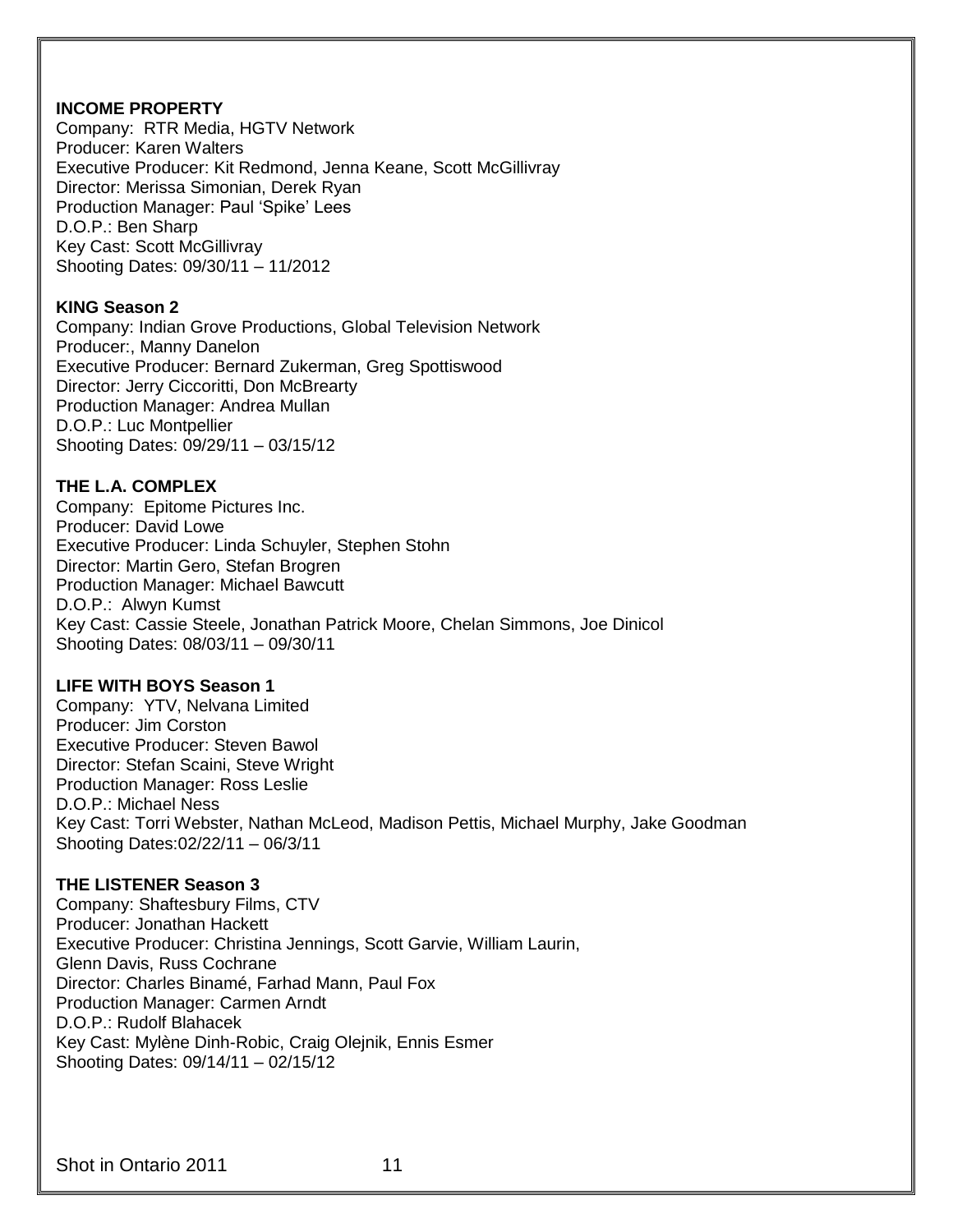### **LITTLE MOSQUE ON THE PRAIRIE Season 6**

Company: CBC Producer: Michael Snook, Brian Dennis Executive Producer: Mary Darling, Clark Donnelly Director: Michael Kennedy, Brian K. Roberts, Steve Wright Production Manager: Victoria Woods D.O.P.: Yuri Yakubiw Key Cast: Carlo Rota, Zaib Shaikh, Sitara Hewitt, Debra McGrath, Manoj Sood, Neil Crone, Arlene Duncan, Sheila McCarthy Shooting Dates: 05/09/11 – 07/04/11

#### **LOST GIRL Season 2**

Company: Prodigy Pictures, CanWest Global Producer: Wanda Chaffey Executive Producer: Jay Firestone, Peter Mohan Director: Steve DiMarco, Robert Lieberman, Paul Fox, David Greene, Lee Rose, Gail Harvey Production Manager: Desmond Paes D.O.P.: David Greene Key Cast: Anna Silk, Kris Holden-Ried, Ksenia Solo, Richard Howland Shooting Dates: 05/09/11 – 09/22/11

# **MICHAEL: TUESDAYS & THURSDAYS Season 1**

Company: Canadian Broadcasting Company (CBC), Rhombus Media Producer: Niv Fichman, Sari Friedland Executive Producer: Bob Martin, Don McKellar Director: Don McKellar, Alison Maclean, Patricia Rozema Production Manager: Sari Friedland D.O.P.: Douglas Koch Key Cast: Bob Martin, Matt Watts, Tommie-Amber Pirie, Pablo Silveira, Jennifer Irwin Shooting Dates:06/11/11 – 08/27/11

#### **MURDOCH MYSTERIES Season 5**

Company: Shaftesbury Films Producer: Stephen Montgomery Executive Producer: Christina Jennings, Scott Garvie, Cal Coons, Noel Hedges Director: Harvey Crossland, John L'Ecuyer, Laurie Lynd, Cal Coons, Don McCutcheon, Gail Harvey Production Manager: Jeremy Hood D.O.P.: Jim Jeffrey Key Cast: Yannick Bisson, Helene Joy, Thomas Craig, Jonny Harris Shooting Dates: 07/11/11 – 11/03/11

#### **MY BABYSITTER'S A VAMPIRE Season 2**

Company: Fresh TV Inc. Producer: Byron Martin Executive Producer: Brian Irving, George Elliott, Bob Higgins,Tom McGillis, Director: Tibor Takács, Paul Fox, Brian K. Roberts, Kelly Harms Production Manager: Brian Campbell Key Cast: Atticus Dean Mitchell, Cameron Kennedy, Matthew Knight, Vanessa Morgan, Kate Todd Shooting Dates: 09/21/11 – 11/15/11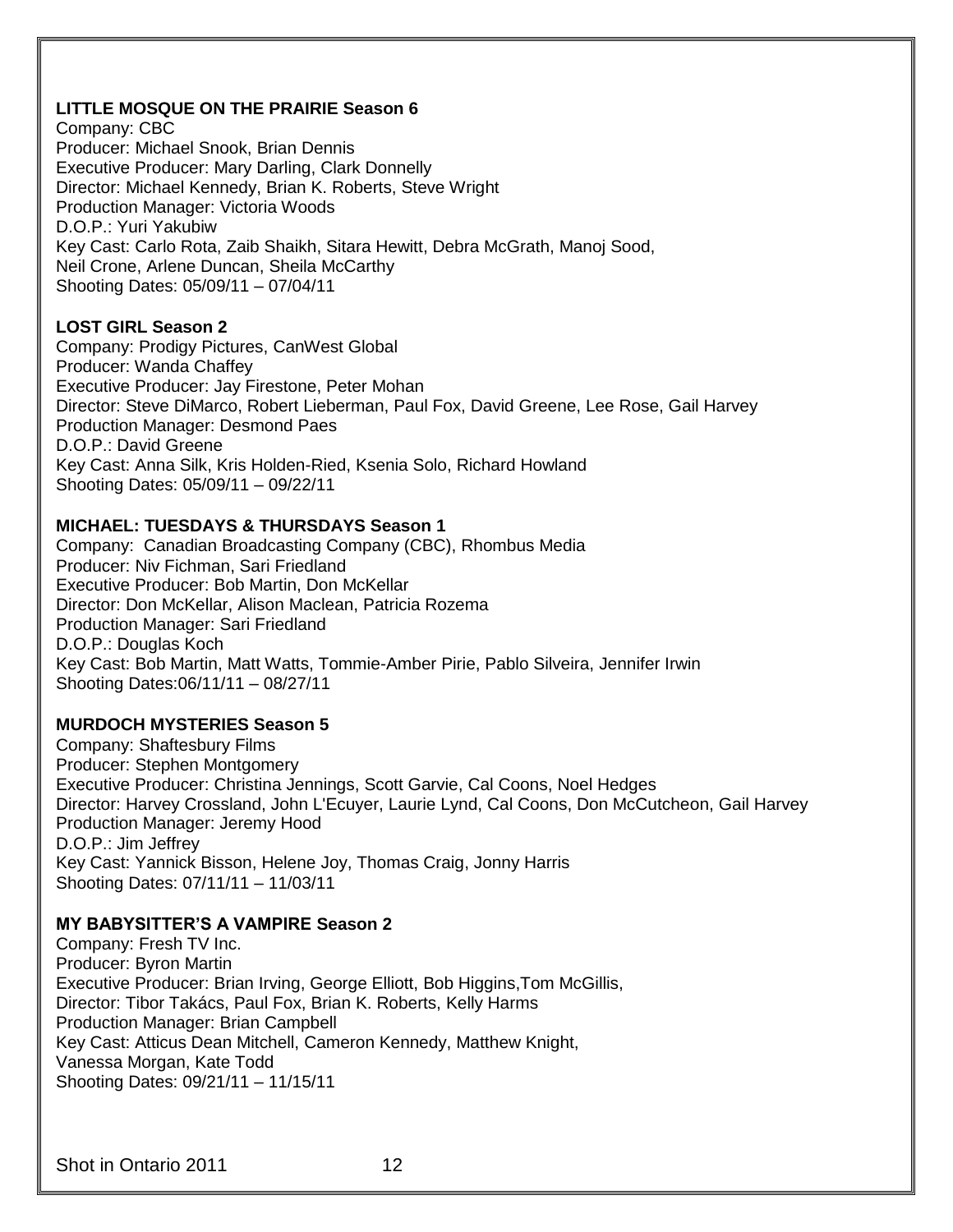#### **NIKITA Season 2**

Company: Wonderland Sound and Vision, Warner Brothers Television Producer: Marc David Alpert Executive Producer: Peter Johnson, Craig Silverstein, Danny Cannon Director: Jeffrey G. Hunt Production Manager: David Till D.O.P.: Rene Ohashi, Glen Keenan Key Cast: Maggie Q, Shane West, Lyndsy Fonseca, Aaron Stanford, Ashton Holmes, Tiffany Hines, Melinda Clarke, Xander Berkeley Shooting Dates: 07/13/11 – 04/10/12

#### **REALLY ME! Season 1**

Company: Fresh TV Producer: Manny Danelon Executive Producer: Brian Irving , Alice Prodanou, Jennifer Pertsch Director: Brian Roberts Production Manager: Manny Danelon D.O.P.: Gerald Packer Key Cast: Neil Crone, Sydney Imbeau, Azer Greco Shooting Dates: 01/17/11 – 03/11/11

#### **ROOKIE BLUE Season 3**

Company: E1 Entertainment Producer: Linda Pope, Kathy Avrich-Johnson Executive Producer: Tassie Cameron, Ilana Frank, Noreen Halpern, John Morayniss, David Wellington, Director: David Wellington, Charles Binamé Production Manager: Armand Leo D.O.P.: David Perrault Key Cast: Missy Peregrym, Enuka Okuma, Charlotte Sullivan, Ben Bass

#### **SUITS**

Company: Dutch Oven, USA Network Producer: Steve Wakefield Executive Producer: David Bartis, Gene Klein Director: Kevin Bray Production Manager: Gina Fowler D.O.P.: Patrick Cady Key Cast: Gabriel Macht, Patrick J. Adams, Rick Hoffman, Meghan Markle, Sarah Rafferty, Gina Torres Shooting Dates: 04/25/11 – 08/12/11

#### **TRANSPORTER**

Company: Atlantique Productions, Cinemax Producer: Susan Murdoch Executive Producer: Luc Besson Director: Andy Mikita Production Manager: Anna Beben D.O.P.: David Herrington Key Cast: Chris Vance, François Berléand, Andrea Osvár Shooting Dates: 07/04/11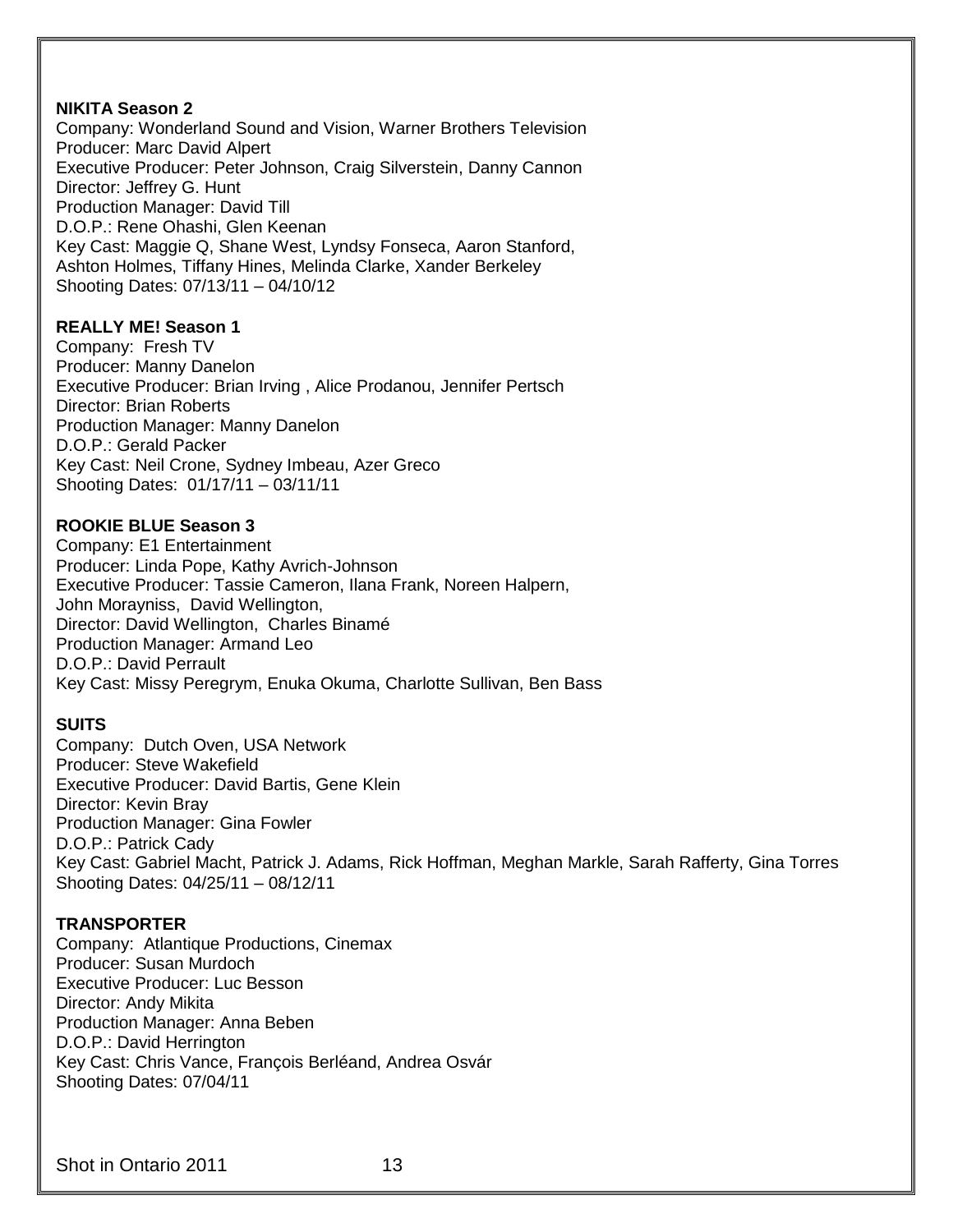### **WAREHOUSE 13 Season 3**

Company: Universal Cable Productions/Universal Media Studios (UMS) Producer: Mark Winemaker Executive Producer: Jack Kenny, David Simkins, Stephen Surjik Director: Tawnia McKiernan, Constantine Makris, Stephen Surjik, Chris Fisher, Jack Kenny Production Manager: Ted Miller D.O.P.: Michael McMurray, David Herrington Key Cast: Joanne Kelly, Eddie McClintock, Saul Rubinek, Genelle Williams Shooting Dates: 02/09/11 – 07/22/11

# **WHAT'S UP, WARTHOGS? Season 2**

Company: Aircraft Pictures/Dolphin Entertainment Producer: Anthony Leo Executive Producer: Andrew Rosen Director: Michael Kennedy, Marni Banack, Craig David Wallace, Jonathan A. Rosenbaum Production Manager: Szonja Jakovits Key Cast: Duane Murray, Karissa Staples, Tiago Abreu, Eduard Witzke, Ana Golja Shooting Dates: 08/29/11 – 10/28/11

# **WINGIN' IT**

Company: Temple Street Productions Producer: A.M. Reid, Max Reid Executive Producer: Frank Van Keeken, David Fortier, Ivan Schneeberg Director: Shawn Thompson, Steve Wright, Graeme Campbell, Mitchell Ness, Paul Fox, Don McCutcheon Line Producer/Production Manager: Laurie McLarty D.O.P.: Kim Derko Key Cast: Dylan Everett, Demetrius Joyette, Hannah Lochner Shooting Dates: 08/02/11 – 09/02/11

# **XIII: THE SERIES**

Company: Prodigy Pictures Producer: Wanda Chaffey Executive Producer: Gil Grant, Thomas Anargyros, Edouard de Vésinne Director: Duane Clark Production Manager: Kym Crepin D.O.P.: David Greene Key Cast: Paulino Nunes, Stuart Townsend, Aisha Tyler Shooting Dates: 9/13/10 – 2/20/11

# *PILOT / PILOT PRESENTATIONS*

# **AWAKENING**

Company: Reveille Productions, Warner Bros. Television Producer: David Roessell Executive Producer: Carolyn Bernstein, Todd Cohen, Glenn Davis, William Laurin, Howard T. Owens Director: David Von Ancken Production Manager: Whitney Brown D.O.P.: Brian Pearson Key Cast: Titus Welliver, Brian Hallisay, Lucy Griffiths, Al Sapienza Shooting Dates: 03/17/11 – 04/01/11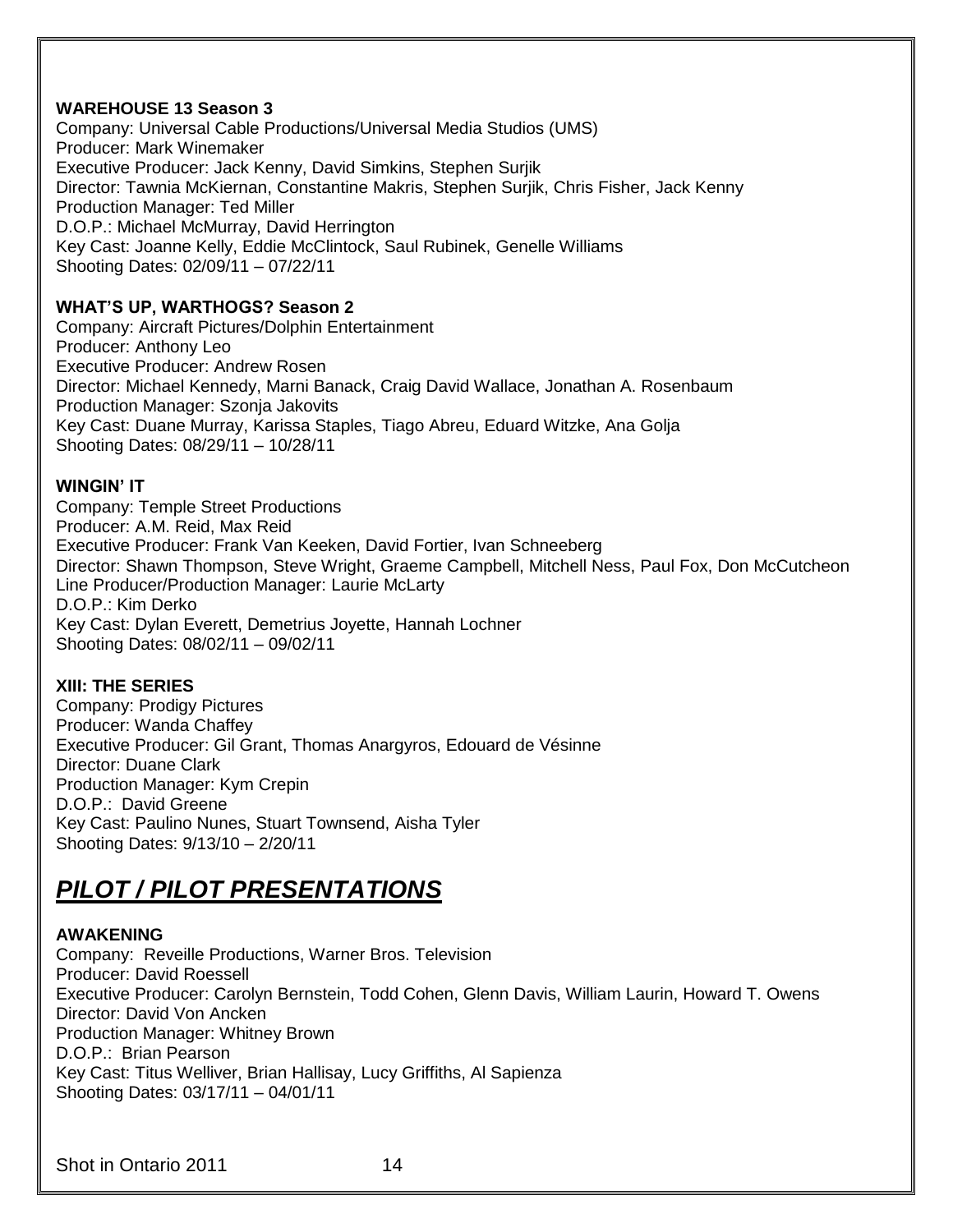# **CRACKED**

Company: Canadian Broadcasting Company (CBC), White Pine Pictures Producer: Peter Raymont Executive Producer: Janice Dawe, Tracey Forbes Director: Tim Southam Production Manager: Jim Mauro D.O.P.: Steve Cosens Key Cast: David Sutcliffe, Jason Spevack, Stefanie von Pfetten Shooting Dates: 10/11/11 – 10/24/11

# **POE**

Company: Lin Pictures, Warner Bros. Television Producer: Terry Gould Executive Producer: Christopher Hollier, Brad Kern, Dan Lin, Alex Graves Director: Alex Graves Production Manager: Michael Wray D.O.P.: Anette Haellmigk Key Cast: Natalie Dormer, Christopher Egan, Kevin McNally, Tabrett Bethell Shooting Dates: 03/14/11 – 03/31/11

# **SAVING HOPE**

Company: Thump Productions, Canadian Television (CTV) Producer: Armand Leo, Erica Durance Executive Producer: Ilana Frank Director: David Wellington Production Manager: Armand Leo D.O.P.: Steve Danyluk Key Cast: Erica Durance, Michael Shanks, Daniel Gillies, Erik Knudsen Shooting Dates: 06/15/11 – 06/25/11

# **STATUS (AKA: M4Y)**

Company: JJ Productions Producer: Greg Gibb: Production Manager: Justin O'Connor Shooting Dates: 10/02/11 – 10/25/11

# **STAY WITH ME**

Producer: Jonathan Hackett Executive Producer: Director: Tim Southam Production Manager: Carmen Arndt D.O.P.: Francois Dagenais Key Cast: Andrea Roth, Helene Joy Shooting Dates: 07/15/11 – 07/26/11